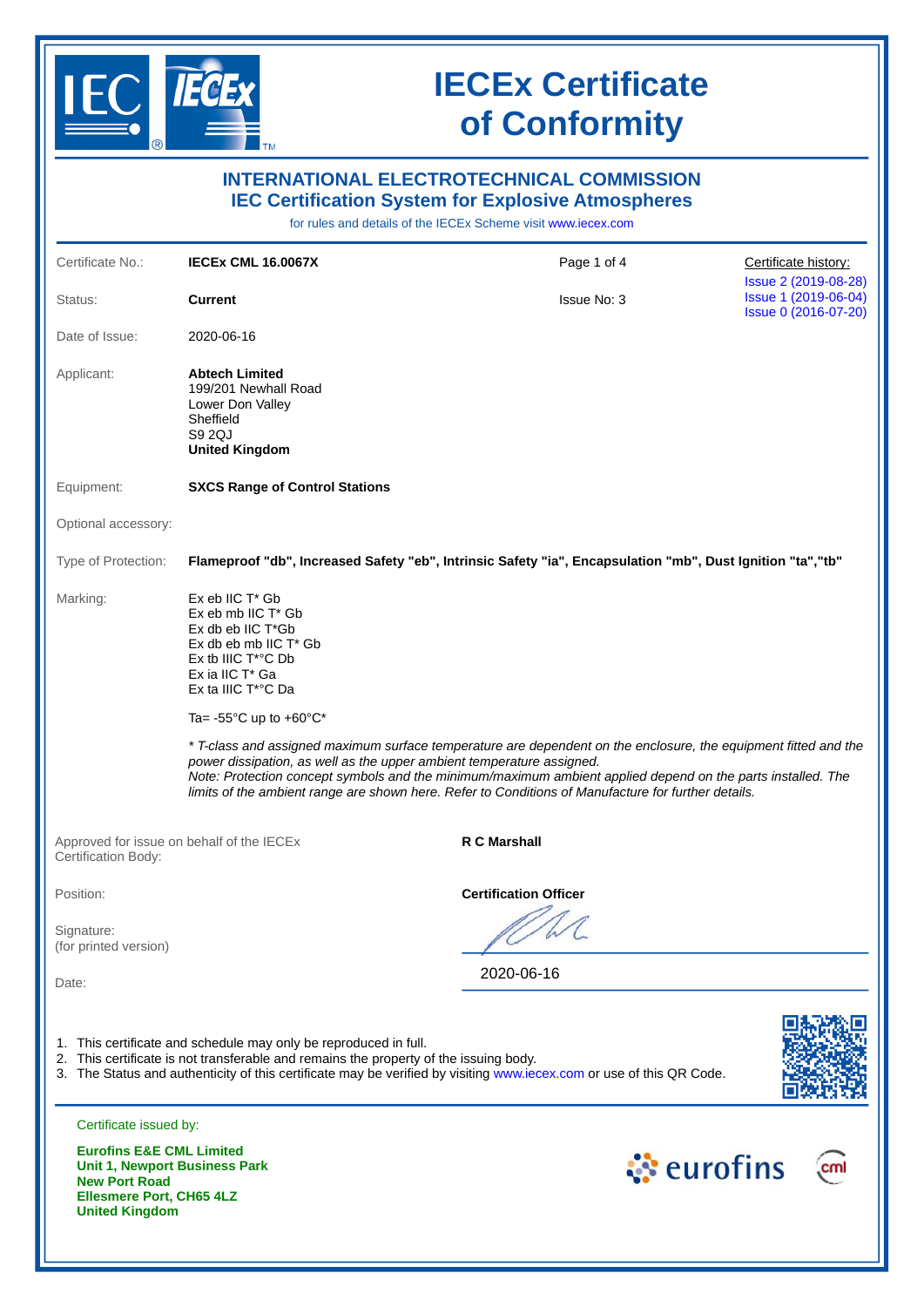

# **IECEx Certificate of Conformity**

| Certificate No.:                                            | <b>IECEX CML 16.0067X</b>                                                                                                                                                                                                                                                                                                                                                                                                                                                                                | Page 2 of 4           |
|-------------------------------------------------------------|----------------------------------------------------------------------------------------------------------------------------------------------------------------------------------------------------------------------------------------------------------------------------------------------------------------------------------------------------------------------------------------------------------------------------------------------------------------------------------------------------------|-----------------------|
| Date of issue:                                              | 2020-06-16                                                                                                                                                                                                                                                                                                                                                                                                                                                                                               | <b>Issue No: 3</b>    |
| Manufacturer:                                               | <b>Abtech Limited</b><br>199/201 Newhall Road<br>Lower Don Valley<br>Sheffield<br>S9 2QJ<br><b>United Kingdom</b>                                                                                                                                                                                                                                                                                                                                                                                        |                       |
| Additional<br>manufacturing<br>locations:                   |                                                                                                                                                                                                                                                                                                                                                                                                                                                                                                          |                       |
|                                                             | This certificate is issued as verification that a sample(s), representative of production, was assessed and tested and found to comply with<br>the IEC Standard list below and that the manufacturer's quality system, relating to the Ex products covered by this certificate, was<br>assessed and found to comply with the IECEx Quality system requirements. This certificate is granted subject to the conditions as set out in<br>IECEx Scheme Rules, IECEx 02 and Operational Documents as amended |                       |
| <b>STANDARDS:</b><br>to comply with the following standards | The equipment and any acceptable variations to it specified in the schedule of this certificate and the identified documents, was found                                                                                                                                                                                                                                                                                                                                                                  |                       |
| IEC 60079-0:2011<br>Edition:6.0                             | Explosive atmospheres - Part 0: General requirements                                                                                                                                                                                                                                                                                                                                                                                                                                                     |                       |
| Edition: 7.0                                                | IEC 60079-1:2014-06 Explosive atmospheres - Part 1: Equipment protection by flameproof enclosures "d"                                                                                                                                                                                                                                                                                                                                                                                                    |                       |
| IEC 60079-11:2011<br>Edition:6.0                            | Explosive atmospheres - Part 11: Equipment protection by intrinsic safety "i"                                                                                                                                                                                                                                                                                                                                                                                                                            |                       |
| IEC 60079-18:2014<br>Edition:4.0                            | Explosive atmospheres – Part 18: Equipment protection by encapsulation "m"                                                                                                                                                                                                                                                                                                                                                                                                                               |                       |
| IEC 60079-31:2013<br>Edition:2                              | Explosive atmospheres - Part 31: Equipment dust ignition protection by enclosure "t"                                                                                                                                                                                                                                                                                                                                                                                                                     |                       |
| IEC 60079-7:2015<br>Edition: 5.0                            | Explosive atmospheres - Part 7: Equipment protection by increased safety "e"                                                                                                                                                                                                                                                                                                                                                                                                                             |                       |
|                                                             | This Certificate does not indicate compliance with safety and performance requirements<br>other than those expressly included in the Standards listed above.                                                                                                                                                                                                                                                                                                                                             |                       |
| <b>TEST &amp; ASSESSMENT REPORTS:</b>                       | A sample(s) of the equipment listed has successfully met the examination and test requirements as recorded in:                                                                                                                                                                                                                                                                                                                                                                                           |                       |
| Test Reports:                                               |                                                                                                                                                                                                                                                                                                                                                                                                                                                                                                          |                       |
| GB/CML/ExTR16.0088/00                                       | GB/CML/ExTR19.0066/00                                                                                                                                                                                                                                                                                                                                                                                                                                                                                    | GB/CML/ExTR20.0112/00 |
| <b>Quality Assessment Report:</b>                           |                                                                                                                                                                                                                                                                                                                                                                                                                                                                                                          |                       |
| GB/CML/QAR16.0021/04                                        |                                                                                                                                                                                                                                                                                                                                                                                                                                                                                                          |                       |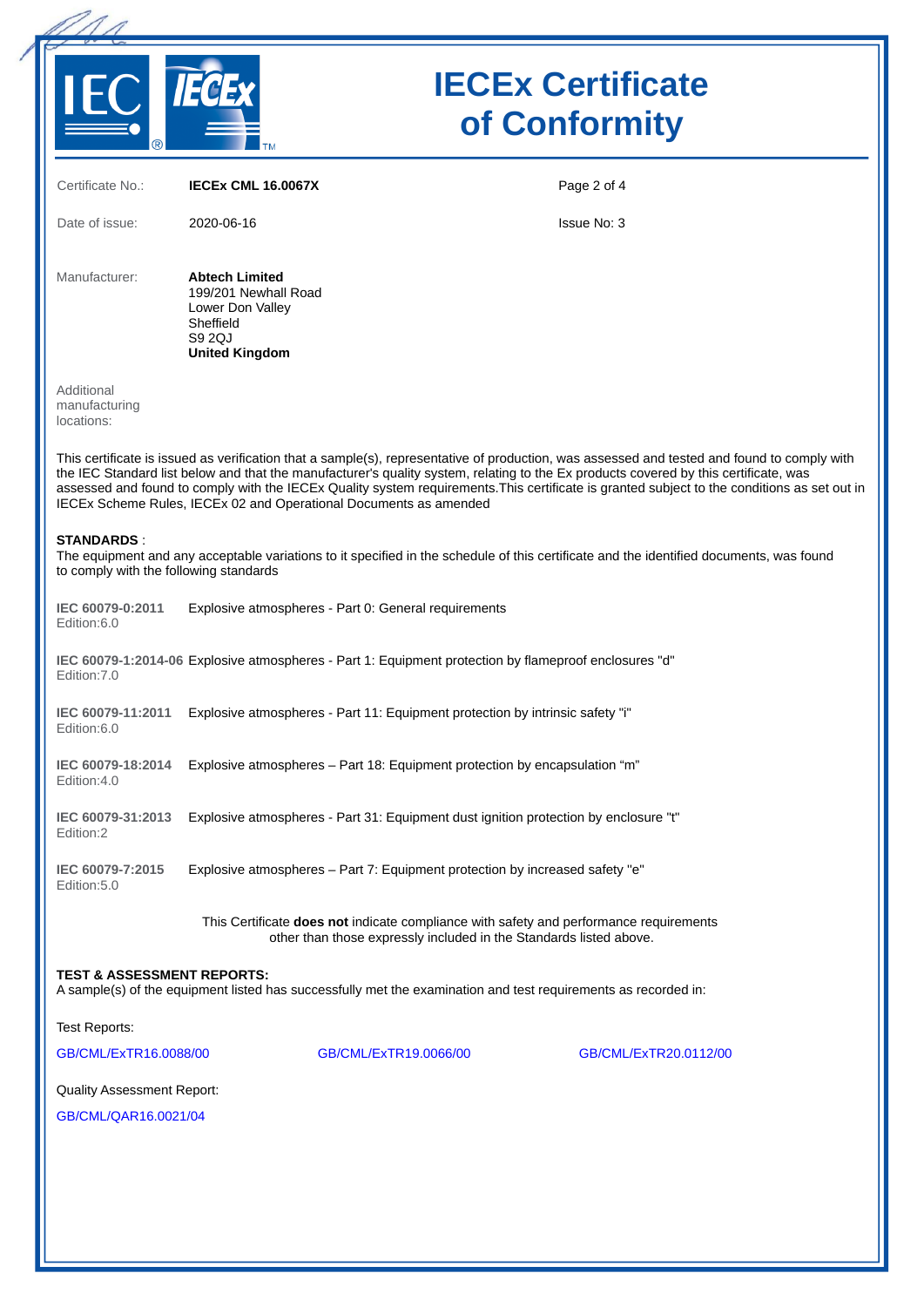

# **IECEx Certificate of Conformity**

Certificate No.: **IECEx CML 16.0067X**

Date of issue: 2020-06-16

Page 3 of 4

Issue No: 3

#### **EQUIPMENT:**

Equipment and systems covered by this Certificate are as follows:

The SXCS range of Control Stations utilise a previously certified stainless steel or mild steel Abtech SX terminal enclosure. The control stations are manufactured with an arrangement of suitably certified control devices such as ammeters, switches, signal lamps and terminals. The enclosures may be fitted with an optional window.

Refer to Annex for full description and conditions of manufacture.

**SPECIFIC CONDITIONS OF USE: YES as shown below:** Refer to Annex for specific conditions of use.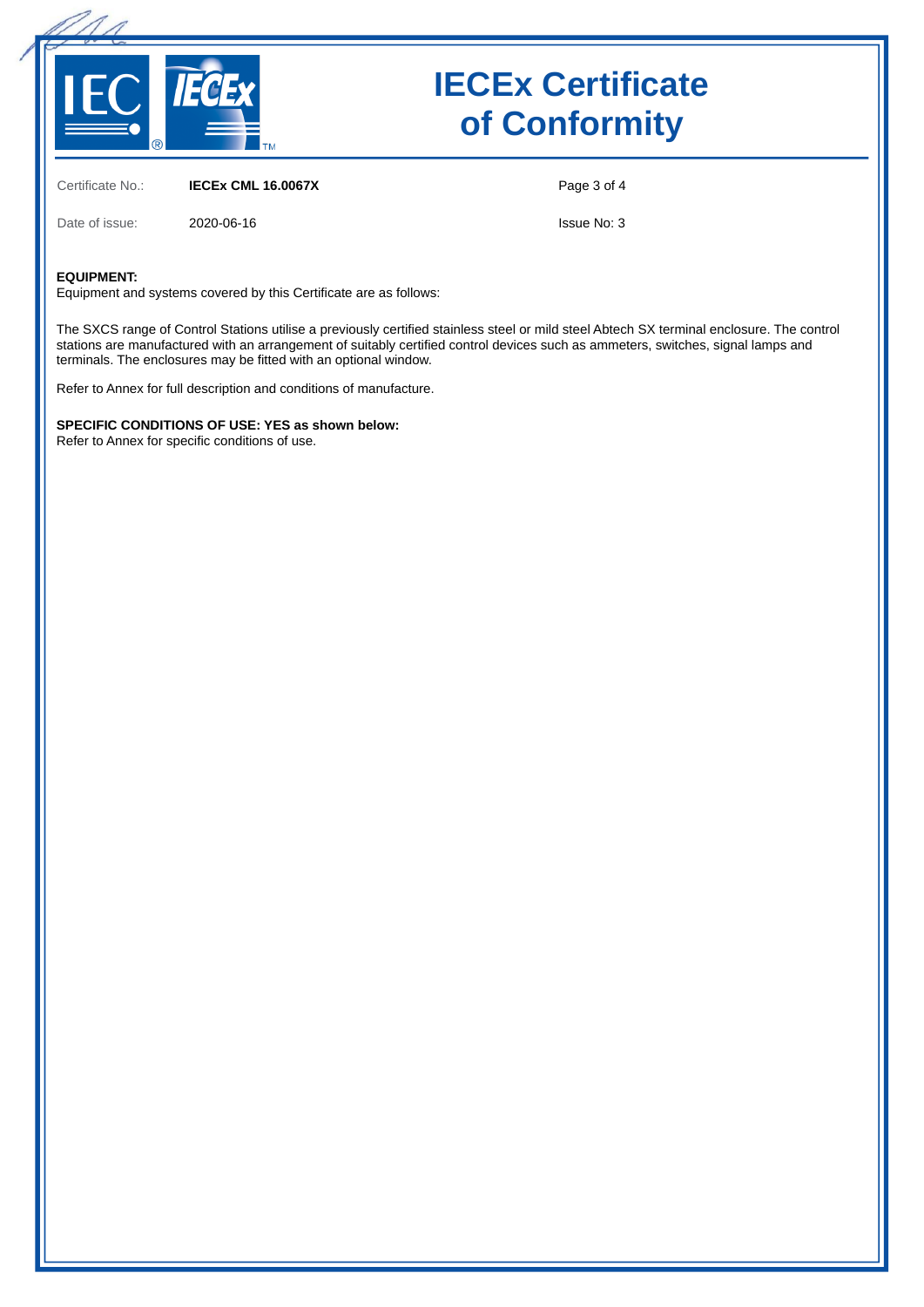

# **IECEx Certificate of Conformity**

Certificate No.: **IECEx CML 16.0067X**

Date of issue: 2020-06-16

Page 4 of 4

Issue No: 3

#### **DETAILS OF CERTIFICATE CHANGES (for issues 1 and above) Issue 1**

This issue introduced the following changes:

- 1. To update the certificate references of component approved parts. The certificate description has been updated accordingly.
- 2. The introduction of optional Ex eb mb fuse terminals.
- 3. The introduction of an X suffix to the certificate numbers and Specific Conditions of Use.
- 4. A Zone 0/20 intrinsically safe design option was introduced. Appropriate I.S. marking was applied to this option and standard IEC/EN 60079-11 was added to the certificate. The certificate description was updated to show the power rating and maximum ambient options of the I.S. versions.
- 5. Change to a condition of manufacture relating to the terminals fitted.

#### **Issue 2**

This issue introduced the following changes:

1. To update QAR reference

#### **Issue 3**

This issue introduced the following changes:

- 1. To acknowledge the change of certificate references for the Allen Bradley 800G range of operators.
- 2. To allow Bartec Control and Switching Module, Potentiometer and Terminal resistors to be fitted.
- 3. To allow CZ1208-9 (flash) Buzzers to be fitted.
- 4. The description has been updated to incorporate the above modifications.

#### **Annex:**

[IECEx CML 16.0067X Iss. 3 Certificate Annex.pdf](https://www.iecex-certs.com/deliverables/CERT/48048/view)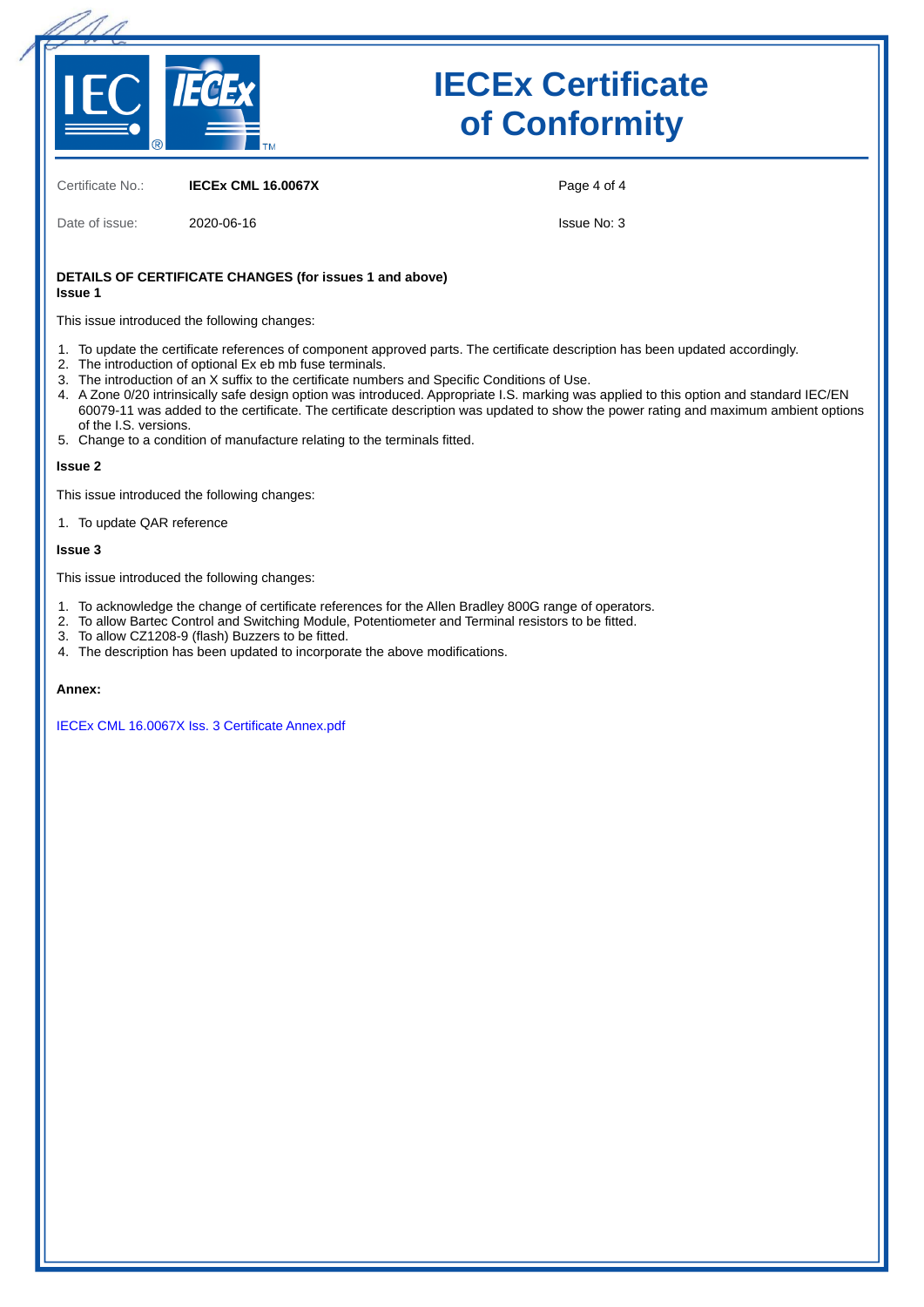PM.

| Annexe to:        | IECEX CML 16.0067X Issue 3            |
|-------------------|---------------------------------------|
| <b>Applicant:</b> | <b>Abtech Limited</b>                 |
| <b>Apparatus:</b> | <b>SXCS Range of Control Stations</b> |



### **Description**

The SXCS range of Control Stations utilise a previously certified stainless steel or mild steel Abtech SX terminal enclosure. The control stations are manufactured with an arrangement of suitably certified control devices such as ammeters, switches, signal lamps and terminals. The enclosures may be fitted with an optional window.

| <b>SXCS Ref</b>     | <b>SX Ref</b>   | Length (mm) | Width (mm) | Height (mm) |               |
|---------------------|-----------------|-------------|------------|-------------|---------------|
|                     |                 |             |            | Min         | <b>Max</b>    |
| SXCS <sub>0</sub>   | SX <sub>0</sub> | 229         | 152        | 140         | 500           |
| SXCS <sub>0.5</sub> | SX0.5           | 274         | 184        | 140         | 500           |
| SXCS1               | SX <sub>1</sub> | 324         | 234        | 140         | 500           |
| SXCS <sub>1.5</sub> | SX 1.5          | 306         | 306        | 140         | 500           |
| SXCS <sub>2</sub>   | SX <sub>2</sub> | 324         | 372        | 140         | 500           |
| SXCS3               | SX <sub>3</sub> | 448         | 372        | 140         | 500           |
| SXCS4               | SX4             | 510         | 372        | 140         | 500           |
| SXCS5               | SX <sub>5</sub> | 510         | 510        | 140         | 500           |
| SXCS <sub>6</sub>   | SX <sub>6</sub> | 780         | 510        | 140         | 500           |
| SXCS7               | SX <sub>7</sub> | 950         | 650        | 140         | 500           |
| SXCS8               | SX <sub>8</sub> | 1250        | 800        | 140         | 500           |
| SXCS225             | SX 225          | 2000        | 2000       | 140         | 500           |
| SXCS66              | SX 66           | 152         | 152        |             | 102 (Nominal) |

### **SXCS Range of Control stations (dimensions):**

Unit 1, Newport Business Park New Port Road Ellesmere Port **CH65 4LZ** 

 $T + 44(0) 151 559 1160$  $E$  info@cmlex.com

## www.cmlex.com

Company Reg No. 8554022 VAT No. GB163023642

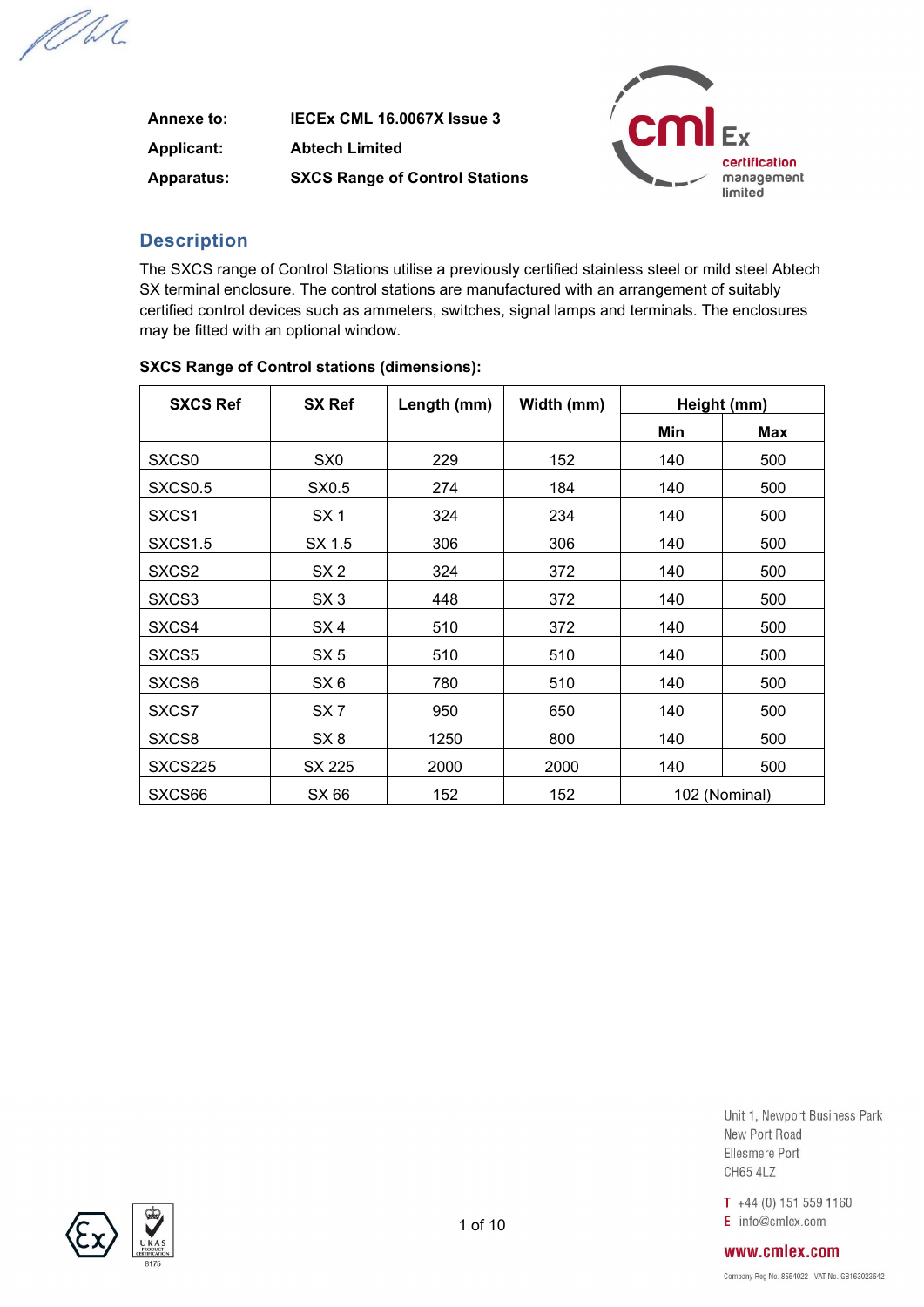MM



### **Components permitted to be fitted:**

The SXCS control stations may be fitted with the following control instrumentation and control devices in any combination, provided they do not exceed specified power dissipation values.

| <b>Component Details</b>                         | <b>Certificate Numbers</b> | Code                          | <b>Temperature Range</b>                              |  |  |  |  |
|--------------------------------------------------|----------------------------|-------------------------------|-------------------------------------------------------|--|--|--|--|
| <b>CZ Explosion-Proof Appliances Co. Ltd</b>     |                            |                               |                                                       |  |  |  |  |
| CZ4000 Series<br><b>Operation Heads</b>          | IECEx CQM 15.0035U         | Ex eb IIC Gb<br>Ex tb IIIC Db | Tamb: -55°C to+65°C                                   |  |  |  |  |
|                                                  |                            |                               | Tamb: -40 $^{\circ}$ C to<br>+60 $°C$ (Type L)        |  |  |  |  |
| CZ0201 Series Switch<br>Module                   | <b>IECEX CQM 08.0005U</b>  | Ex db eb IIC Gb               | Tamb: -55°C to<br>$+60^{\circ}$ C (Type H)            |  |  |  |  |
| CZ0202-**1* / **3* /                             |                            |                               | Tamb: -40°C to<br>+60°C (Type L)                      |  |  |  |  |
| **4* Signal Lamp<br>Module                       | <b>IECEX CQM 08.0006U</b>  | Ex db eb IIC Gb               | Tamb: -55°C to<br>$+60^{\circ}$ C (Type H)            |  |  |  |  |
| CZ0202-**2* Signal                               | IECEx COM 08.0006U         | Ex db eb IIC Gb               | Tamb: -40°C to<br>+50°C (Type L)                      |  |  |  |  |
| Lamp Module                                      |                            |                               | Tamb: $-55^{\circ}$ C to<br>$+50^{\circ}$ C (Type H)  |  |  |  |  |
| CZ0202-**0H Signal<br>Lamp Module                | IECEx COM 08.0006U         | Ex ia IIC Ga                  | Tamb: -55°C to<br>$+55^{\circ}$ C                     |  |  |  |  |
| CZ0203 Control Module                            |                            |                               | Tamb: -40 $^{\circ}$ C to<br>+60 $°C$ (Type L)        |  |  |  |  |
| <b>Series</b>                                    | IECEx CQM 11.0033U         | Ex db eb IIC Gb               | Tamb: -55°C to<br>+60°C (Type H)                      |  |  |  |  |
| CZ0212-**1* / **3* /                             |                            |                               | Tamb: -40 $^{\circ}$ C to<br>$+60^{\circ}$ C (Type L) |  |  |  |  |
| **4* Signal Lamp with<br><b>Button Module</b>    | IECEx CQM 11.0034U         | Ex db eb IIC Gb               | Tamb: -55°C to<br>+60°C (Type H)                      |  |  |  |  |
| CZ0212-**0H Signal<br>Lamp with Button<br>Module | <b>IECEx CQM 11.0034U</b>  | Ex ia IIC Ga                  | Tamb: -55°C to<br>$+55^{\circ}$ C                     |  |  |  |  |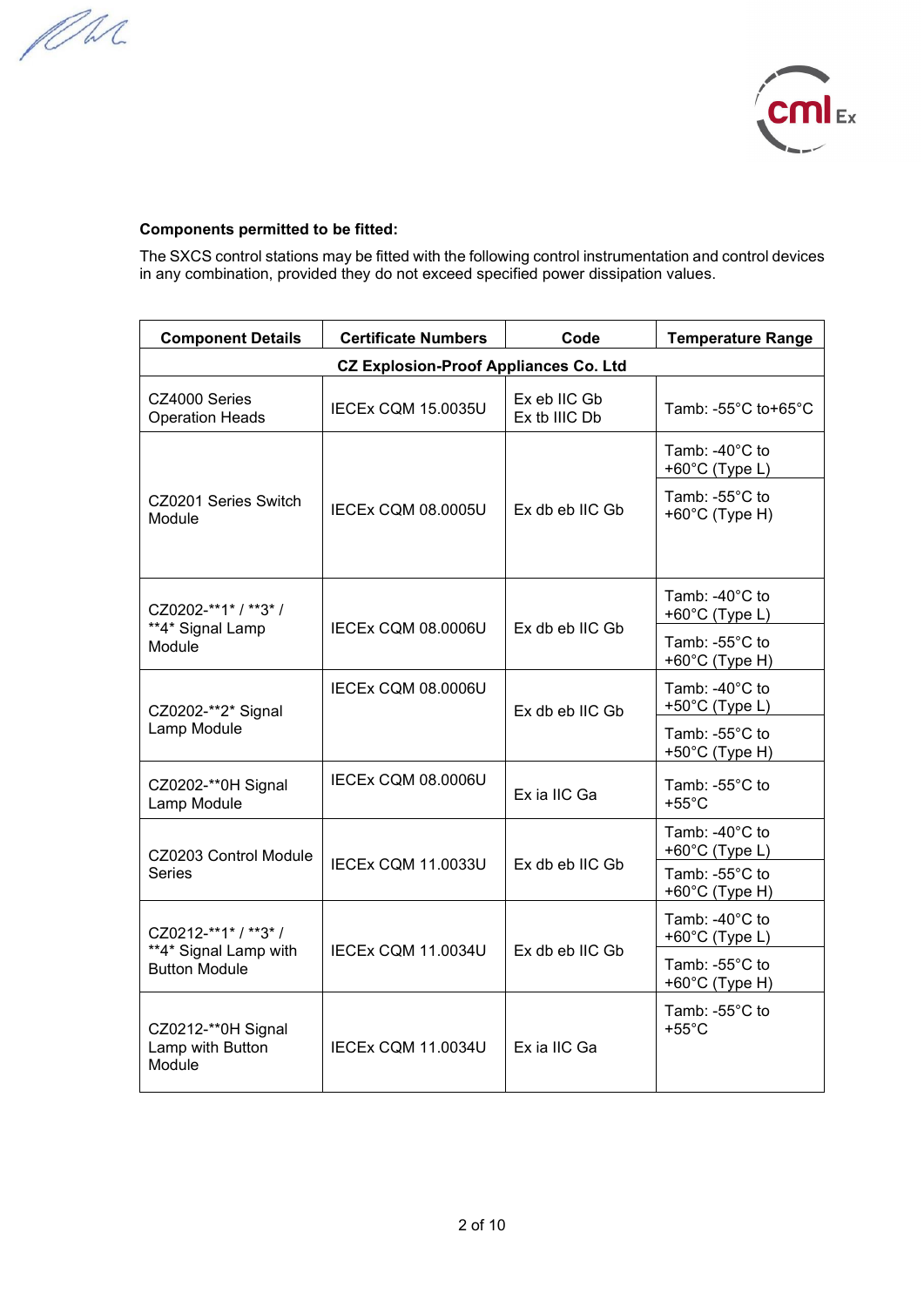MM



| <b>Component Details</b>                                                        | <b>Certificate Numbers</b> | Code                                               | <b>Temperature Range</b>                                                                                     |  |  |
|---------------------------------------------------------------------------------|----------------------------|----------------------------------------------------|--------------------------------------------------------------------------------------------------------------|--|--|
| CZ0205- A/ Ammeter<br>Module                                                    | <b>IECEx CQM 14.0034U</b>  | Ex eb IIC Gb                                       | Tservice: -40°C to<br>$+95^{\circ}$ C                                                                        |  |  |
| CZ0205- mA/<br>Ammeter and CZ0205-<br>V/ Voltmeter Module                       | IECEx CQM 14.0034U         | Ex eb mb IIC Gb                                    | Tservice: -40°C to<br>$+95^{\circ}$ C                                                                        |  |  |
| CCZ1208/2-7 (flash)<br>Buzzer with plastic<br>body                              | <b>IECEX EUT 16.0011U</b>  | $Exeb$ ib mb IIC Gb<br>Ex ib tb IIIC Db            | Tamb: -40 to $+50^{\circ}$ C                                                                                 |  |  |
| CCZ1208/1-7 (flash)<br>Buzzer with metal body                                   | <b>IECEX EUT 16.0011U</b>  | $Ex$ db eb ib mb IIC<br>Gb Ex ib tb IIIC Db        | Tamb: -40 to $+55^{\circ}$ C                                                                                 |  |  |
| CZ1208-9 (flash)<br><b>Buzzer</b>                                               | <b>IECEX EUT 19.0003X</b>  | Ex eb ib mb IIC Gb<br>$Ex$ ib tb IIIC<br>T130°C Db | Tamb: -40 to +45 $^{\circ}$ C                                                                                |  |  |
| <b>Bartec</b>                                                                   |                            |                                                    |                                                                                                              |  |  |
| 07-3323-1 Control and<br><b>Signalling Device</b><br>Adapters                   | <b>IECEX CML 14.0005U</b>  | Ex eb IIC Gb<br>Ex tb IIIC Db                      | Tservice: -55°C to<br>$+70^{\circ}$ C                                                                        |  |  |
| 07-33 Circuit Module<br>and Control Switch                                      | <b>IECEX CML 17.0045U</b>  | Ex db eb IIC Gb                                    | Tamb:<br>-55°C to +40°C (16A)<br>-55°C to +60°C $(11A)$<br>Tservice:<br>-55 $^{\circ}$ C to +85 $^{\circ}$ C |  |  |
| 07-335 Illuminated<br>Indicator Module and<br>07-336 Illuminated<br>Push Button | IECEx CML 17.0046U         | Ex db eb IIC Gb                                    | Tamb:<br>-55°C to +50°C<br>-55°C to +60°C*<br>*if operating voltage<br>is less than 26.4V.                   |  |  |
| 07-337*-*D* Control<br>and Switching Module -<br>Potentiometer                  | <b>IECEx CML 17.0057U</b>  | Ex db eb IIC Gb                                    | Tamb<br>-55 to $+40^{\circ}$ C (1W)<br>-55 to +50 $^{\circ}$ C (0.75W)<br>-55 to +60 $^{\circ}$ C (0.5W)     |  |  |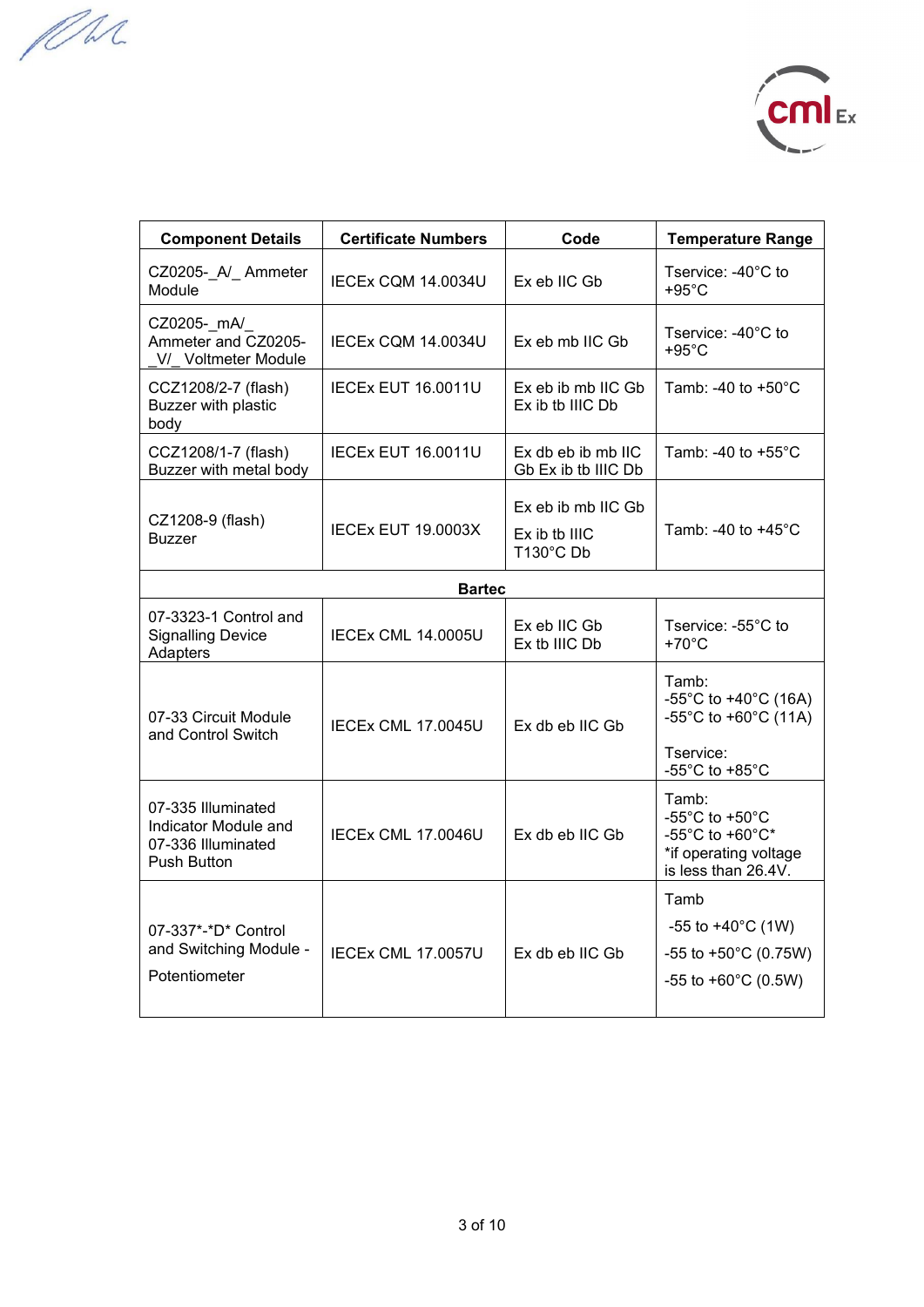MM



| <b>Component Details</b>                                  | <b>Certificate Numbers</b>          | Code                          | <b>Temperature Range</b>                                                                                                               |
|-----------------------------------------------------------|-------------------------------------|-------------------------------|----------------------------------------------------------------------------------------------------------------------------------------|
| 07-7311-61TW/??00<br>$(?? = resistance value$             | <b>IECEX PTB 11.0086U</b>           | Ex db e IIC Gb                | Tamb<br>-40 to +40 $^{\circ}$ C (1.4W<br>@ 16mm, 1.3W @<br>8mm)<br>-40 to +60 $^{\circ}$ C (1.4W<br>@ 16mm, 1.3W @<br>8mm)             |
| code)                                                     |                                     |                               | -40 to +65 $^{\circ}$ C (0.7W<br>@ 16mm, 0.6W @<br>8mm)<br>-40 to $+85^{\circ}$ C (0.7W<br>@ 16mm, 0.6W @<br>8mm)                      |
|                                                           | Quintex                             |                               |                                                                                                                                        |
| QX0201 Switch Module                                      | <b>IECEX EPS 11,0011U</b>           | Ex de IIC Gb<br>Ex tD A21     | Tamb: $-55^{\circ}$ C to<br>$+60^{\circ}$ C                                                                                            |
| QX0202 Signal Lamp<br>Module                              | IECEx EPS11.0012U                   | Ex de IIC Gb<br>Ex tD A21     | Tamb: -55°C to<br>$+60^{\circ}$ C                                                                                                      |
| QX0212 Signal Lamp<br>with Button Module                  | <b>IECEx EPS 11.0015U</b>           | Ex de IIC Gb<br>Ex tD A21     | Tamb: -55°C to<br>$+60^{\circ}$ C                                                                                                      |
| QX0205 Ammeter<br>Module                                  | <b>IECEx EPS 11.0014U</b>           | Ex e IIC Gb<br>Ex tD A21      | Tamb: -55°C to<br>$+60^{\circ}$ C                                                                                                      |
|                                                           | Allen Bradley / Rockwell Automation |                               |                                                                                                                                        |
| 800G Actuating and<br><b>Indicator Light</b><br>Elements  | <b>IECEx CML 14.0014U</b>           | Ex eb IIC Gb<br>Ex tb IIIC Db | Tservice: -55 to<br>$+70^{\circ}$ C                                                                                                    |
| 800G Switch Module                                        | <b>IECEX CML 17.0047U</b>           | Ex db eb IIC Gb               | Tamb:<br>-55°C to +40°C (16A)<br>-55°C to +60°C (11A)<br>-55 to $+85^{\circ}$ C                                                        |
| 800G Lamp Module<br>and Illuminated Push<br><b>Button</b> | <b>IECEX CML 17.0048U</b>           | Ex db eb IIC Gb               | Tamb:<br>-55 $^{\circ}$ C to +50 $^{\circ}$ C<br>-55 $^{\circ}$ C to +60 $^{\circ}$ C*<br>*if operating voltage<br>is less than 26.4V. |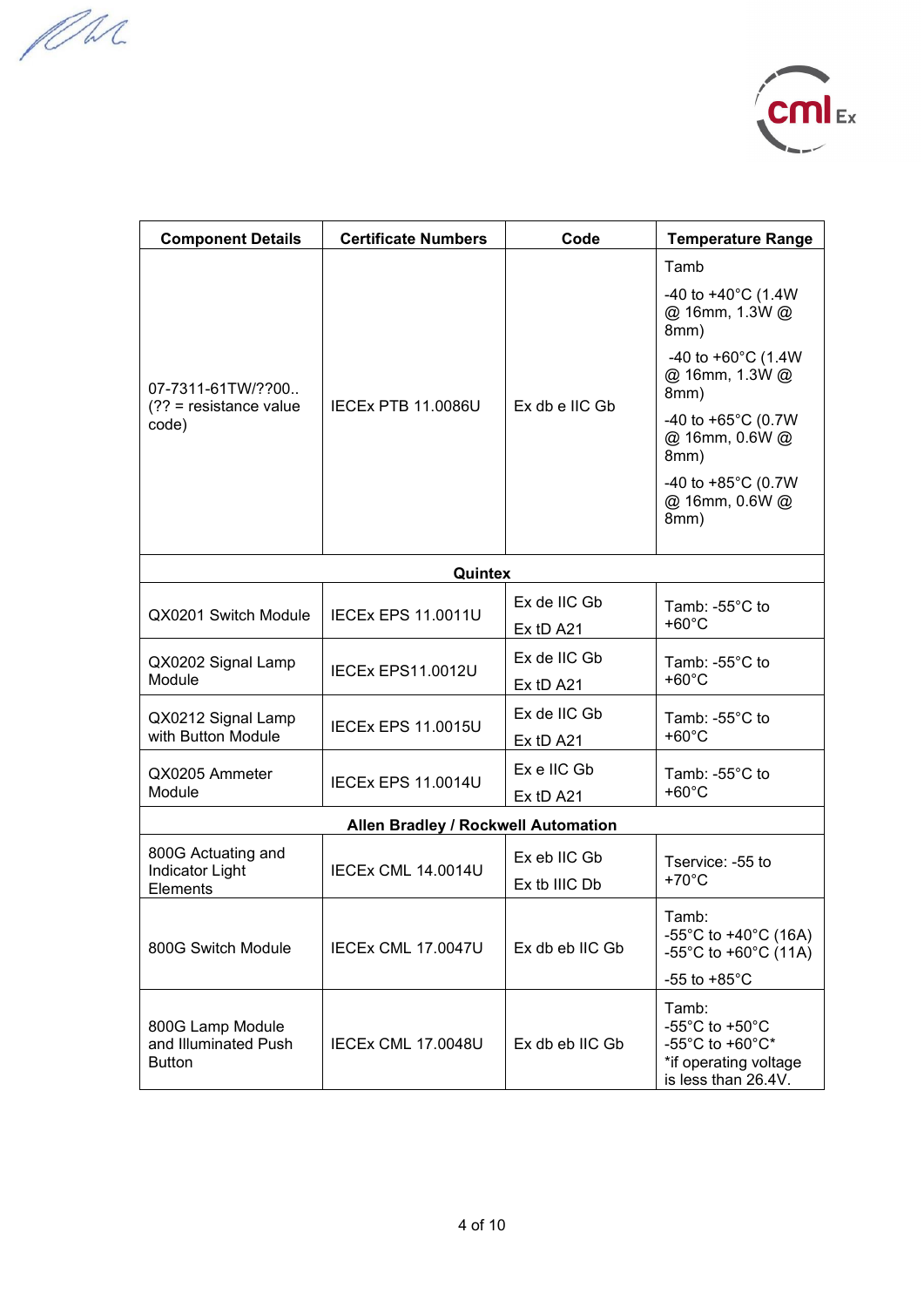MM



| Maximum Power (W), EPL Gb & Db |                 |               |                 |                 |                            |                 |                 |                                  |                 |
|--------------------------------|-----------------|---------------|-----------------|-----------------|----------------------------|-----------------|-----------------|----------------------------------|-----------------|
| T-class:                       | T6/T85°C (a)    |               |                 |                 | $T5/T100^{\circ}C$ (b) (e) |                 |                 | T4/T135 $^{\circ}$ C (c) (d) (e) |                 |
| Max                            |                 | $+55^{\circ}$ |                 |                 |                            |                 |                 |                                  |                 |
| ambient:                       | $+40^{\circ}$ C | C             | $+60^{\circ}$ C | $+40^{\circ}$ C | $+55^{\circ}$ C            | $+60^{\circ}$ C | $+40^{\circ}$ C | $+55^{\circ}$ C                  | $+60^{\circ}$ C |
| <b>SXCS0</b>                   | 19.00           | 3.34          | 2.23            | 22.25           | 19.00                      | 17.75           | 25.00           | 26.00                            | 19.00           |
| <b>SXCS0.5</b>                 | 22.00           | 3.90          | 2.80            | 25.75           | 22.00                      | 20.50           | 29.00           | 30.00                            | 22.00           |
| SXCS1                          | 29.00           | 4.97          | 3.86            | 34.00           | 29.00                      | 27.00           | 38.25           | 39.50                            | 29.00           |
| <b>SXCS1.5</b>                 | 32.00           | 5.00          | 4.00            | 37.50           | 32.00                      | 29.75           | 42.25           | 43.50                            | 32.00           |
| SXCS2                          | 36.00           | 5.64          | 4.23            | 42.00           | 36.00                      | 33.50           | 47.50           | 49.00                            | 36.00           |
| <b>SXCS3</b>                   | 42.00           | 5.90          | 4.10            | 49.25           | 42.00                      | 39.25           | 55.50           | 57.50                            | 42.00           |
| <b>SXCS4</b>                   | 44.00           | 6.10          | 4.36            | 51.50           | 44.00                      | 41.25           | 58.00           | 60.00                            | 44.00           |
| <b>SXCS5</b>                   | 50.00           | 9.35          | 6.19            | 58.50           | 50.00                      | 46.75           | 66.00           | 68.25                            | 50.00           |
| <b>SXCS6</b>                   | 57.00           | 10.10         | 7.97            | 66.75           | 57.00                      | 53.25           | 75.25           | 78.00                            | 57.00           |
| <b>SXCS7</b>                   | 68.00           | 17.14         | 9.36            | 79.50           | 68.00                      | 63.50           | 89.75           | 93.00                            | 68.00           |
|                                | 119.0           |               |                 | 139.5           | 119.0                      | 111.2           | 157.2           | 162.7                            | 119.0           |
| SXCS8                          | 0               | 15.95         | 15.17           | 0               | 0                          | 5               | 5               | 5                                | 0               |
|                                | 359.0           |               | 103.0           | 420.7           | 359.0                      | 335.7           | 474.7           | 491.5                            | 359.0           |
| <b>SXCS225</b>                 | 0               |               | 0               | 5               | 0                          | 5               | 5               | $\Omega$                         | 0               |
| SXCS66                         | 14.00           | 2.00          | 1.90            | 16.25           | 14.00                      | 13.00           | 18.50           | 19.00                            | 14.00           |

## **Maximum Power Dissipation:**

Where the Intrinsically Safe version of the equipment is used, the following maximum power dissipation values apply: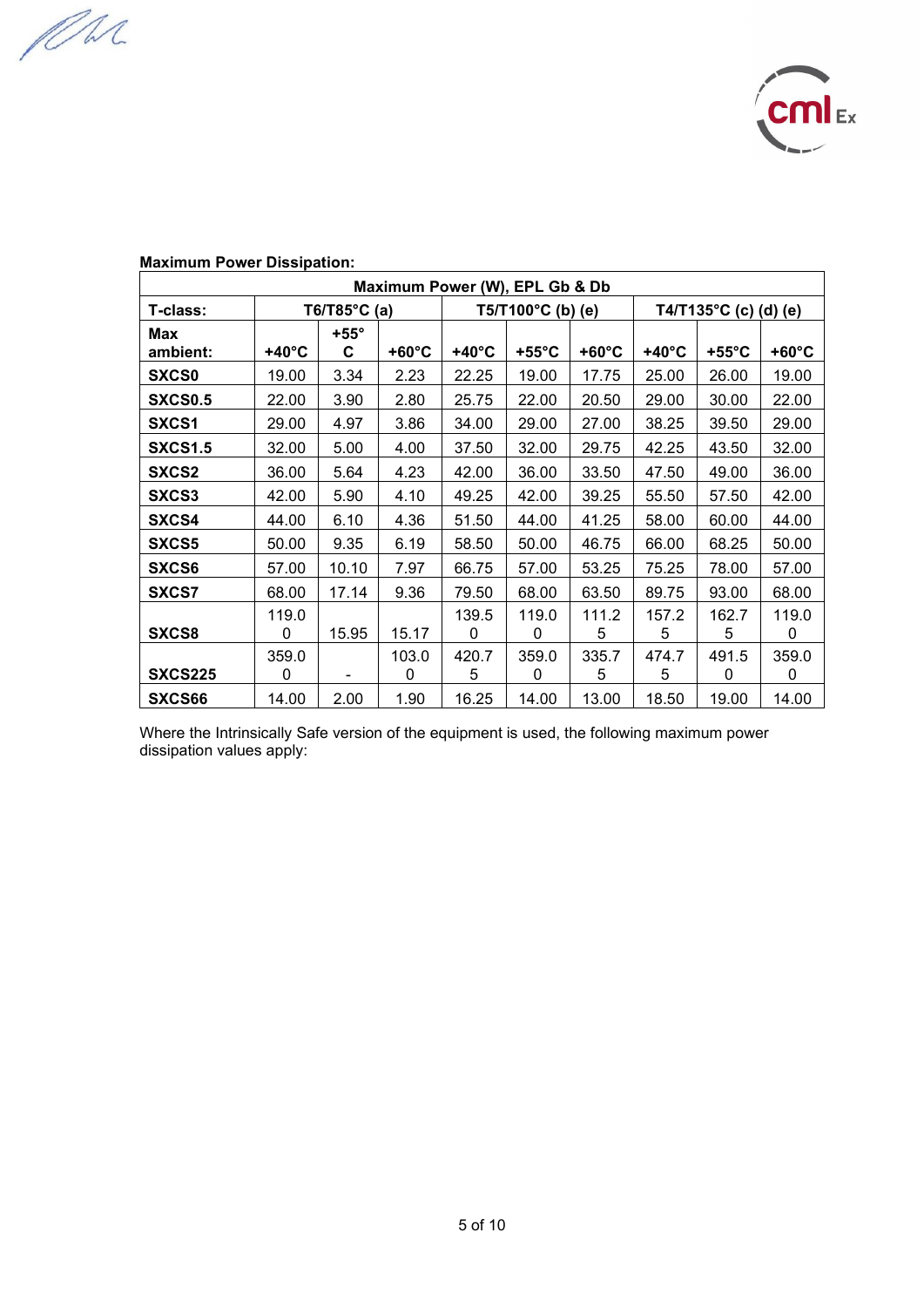MM



| Maximum Power (W), EPL Ga & Da |                       |                  |  |  |  |
|--------------------------------|-----------------------|------------------|--|--|--|
| T-class:                       | T4/T135°C (c) (d) (e) |                  |  |  |  |
| Max                            |                       |                  |  |  |  |
| ambient:                       | +40°C                 | +55 $^{\circ}$ C |  |  |  |
| <b>SXCS0</b>                   | 25.00                 | 26.00            |  |  |  |
| <b>SXCS0.5</b>                 | 29.00                 | 30.00            |  |  |  |
| SXCS1                          | 38.25                 | 39.50            |  |  |  |
| <b>SXCS1.5</b>                 | 42.25                 | 43.50            |  |  |  |
| SXCS2                          | 47.50                 | 49.00            |  |  |  |
| <b>SXCS3</b>                   | 55.50                 | 57.50            |  |  |  |
| <b>SXCS4</b>                   | 58.00                 | 60.00            |  |  |  |
| <b>SXCS5</b>                   | 66.00                 | 68.25            |  |  |  |
| <b>SXCS6</b>                   | 75.25                 | 78.00            |  |  |  |
| <b>SXCS7</b>                   | 89.75                 | 93.00            |  |  |  |
| <b>SXCS8</b>                   | 157.25                | 162.75           |  |  |  |
| <b>SXCS225</b>                 | 474.75                | 491.50           |  |  |  |
| <b>SXCS66</b>                  | 18.50                 | 19.00            |  |  |  |

Г

| The letter in the brackets next to the temperature class and associated upper ambient in the table |  |  |  |  |  |  |  |
|----------------------------------------------------------------------------------------------------|--|--|--|--|--|--|--|
| above relates to the following maximum operating temperatures required of the terminals fitted.    |  |  |  |  |  |  |  |
| (d)<br>(a)<br>(b)<br>(c)<br>(e)                                                                    |  |  |  |  |  |  |  |
| ≥100°C<br>≥190°C<br>≥120°C<br>≥85°C<br>≥105°C                                                      |  |  |  |  |  |  |  |

Note: All terminals fitted shall be suitable for the lower operating temperature marked on the certification label.

- The maximum power dissipation for each enclosure will be reduced by 1 W for each control component.
- The maximum power dissipation for each enclosure will be reduced by 0.5 W for each ammeter.
- Control stations of sized not specified in the table may be manufactured subject to the maximum power being based on a smaller enclosure.
- 2.5 mm<sup>2</sup> size terminals are limited to a maximum current of 15A or less as permitted by their marking.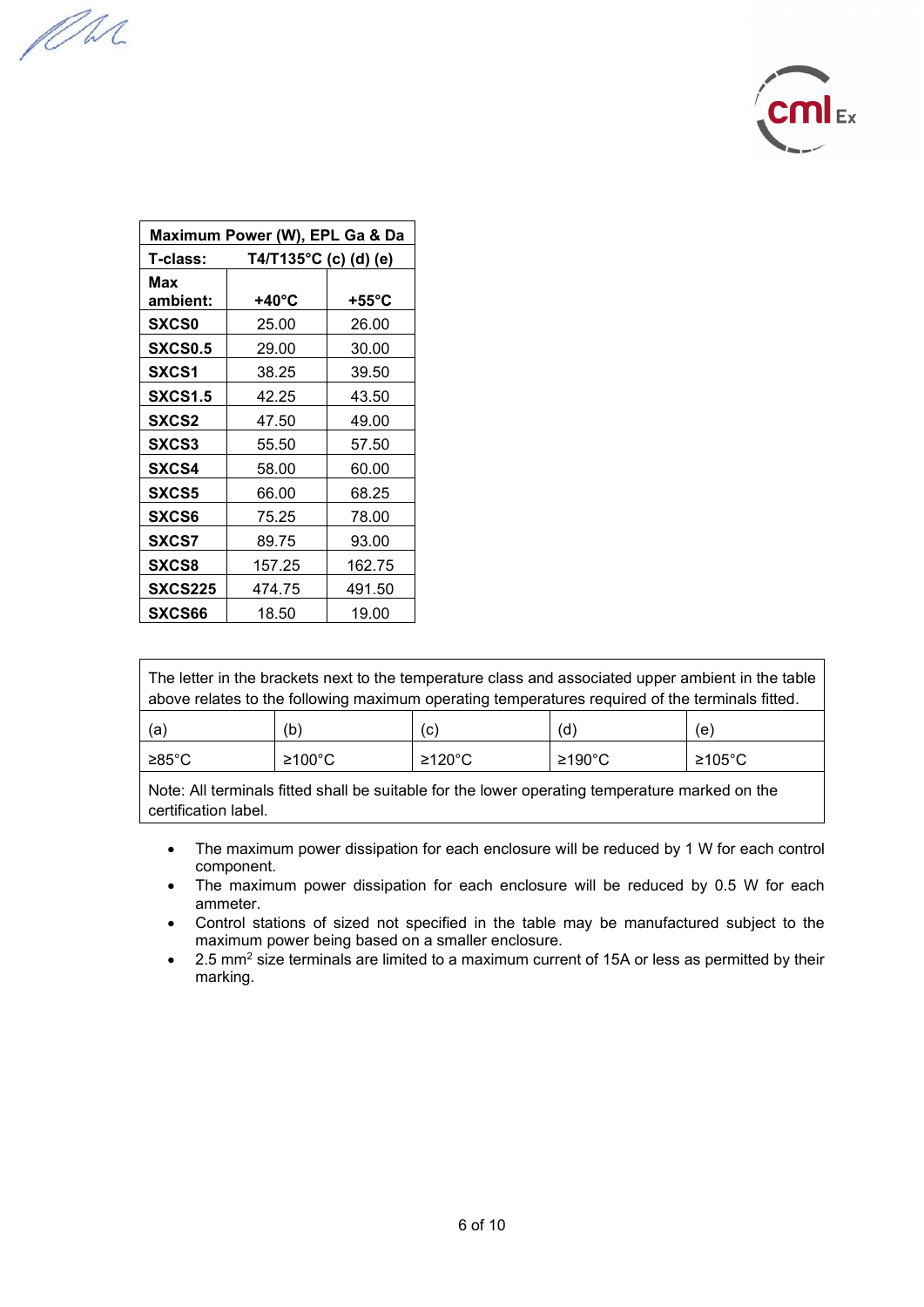MM



### **Conditions of Manufacture**

The following conditions are required of the manufacturing process for compliance with the certification:

- i. The manufacturer shall carry out a dielectric strength test in accordance with clause 6.1, IEC 60079-7:2015 on all pre-wired junction boxes, taking into account the rated voltage of each unit. When the Control Stations are fitted with Phoenix Type SSK 0525 Ker-Ex Terminals, a dielectric strength test at 1836 V is to be applied between each adjacent terminal and between each terminal and earth in accordance with IEC 60079-7:2015, clause 7.1.
- ii. The total dissipated power of the enclosure shall be calculated in accordance with IEC 60079-7:2015, Annex E.2, and shall not exceed the maximum power rating defined in this certificate.
- iii. The Control Stations covered by this certificate incorporate previously certified devices. It is therefore the responsibility of the manufacturer to continually monitor the status of the certification associated with these devices, and the manufacturer shall inform CML of any modification of the devices that may impinge upon the explosion safety.
- iv. The manufacturer shall modify the marking to include additional protection concept letters and to select the gas group, ambient temperature and Ingress Protection rating, that are appropriate the combination of devices that are fitted.
- v. The terminals used in these Control stations shall be suitably approved IECEx terminals. All terminals shall be installed in accordance with their certificate conditions and relevant codes of practice/wiring regulations, paying particular attention to the following:
	- The maximum service temperature range.
	- The minimum creepage distances shall be maintained.
	- Terminals rated for voltages above 690 VAC shall not be used at voltages above 690 VAC within the Control Stations.
	- The rated voltages and currents may vary if cross-section facilities are used.
	- The reduction in rating of adjacent terminals shall be observed, where applicable.
	- The limiting temperature of the terminal insulation shall be in accordance with the limiting temperatures defined in the product description on this certificate.
- vi. When the enclosures are fitted with a 4 mm Glass Window, they shall be marked IP65.
- vii. The maximum ambient, temperature class and assigned maximum surface temperature of the equipment are dependent on the model and maximum power dissipation. Hence the maximum ambient, temperature class and assigned maximum surface temperature shall be marked in accordance with the 'Maximum Power Dissipation' table in the description on this certificate.
- viii. The marked minimum ambient temperature assigned to the equipment shall be no lower than the minimum ambient/service temperature of any previously certified parts installed. All previously certified parts shall be used within their defined maximum ambient or service temperature.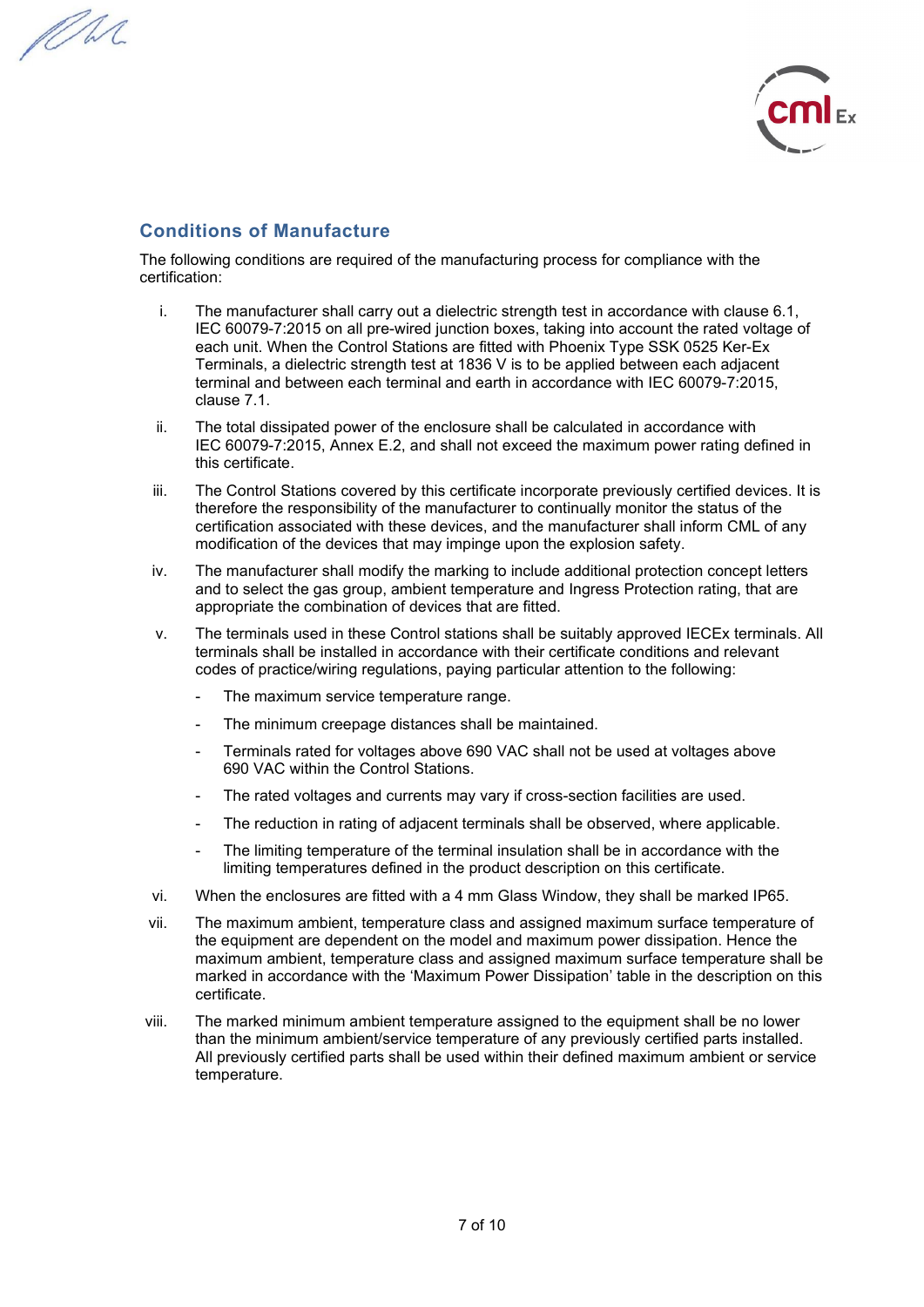PM.



- ix. When fitted with the CZ ammeter, the SXCS control station shall have the following additional warning applied "WARNING – CLEAN ONLY WITH A DAMP CLOTH".
- x. When fuses are fitted that are certified "Ex e mb" or "Ex eb mb" then the enclosure marking shall include the symbols 'eb mb' as part of the label marking code, as well as the appropriate gas/dust group marking, as defined by the fuse approval.
- xi. All fuses fitted shall be approved to the appropriate IECEx standards and ratings for this apparatus. Additionally, the fuses shall:
	- Be suitable for the intended temperature range of the junction box.
	- Be suitable to maintain the required creepage and clearances in accordance with IEC 60079-7.
	- Have a declared contact resistance or power dissipation rating.
	- Be installed in accordance with their certificate conditions and the relevant codes of practice/wiring regulations
	- The power dissipation of the fuse shall be deducted from the maximum allowable power dissipation of the enclosure.
- xii. When the control stations are fitted with the CZ1208-9 (flash) Buzzer the following additional warning should be applied "WARNING – CLEAN ONLY WITH A DAMP CLOTH"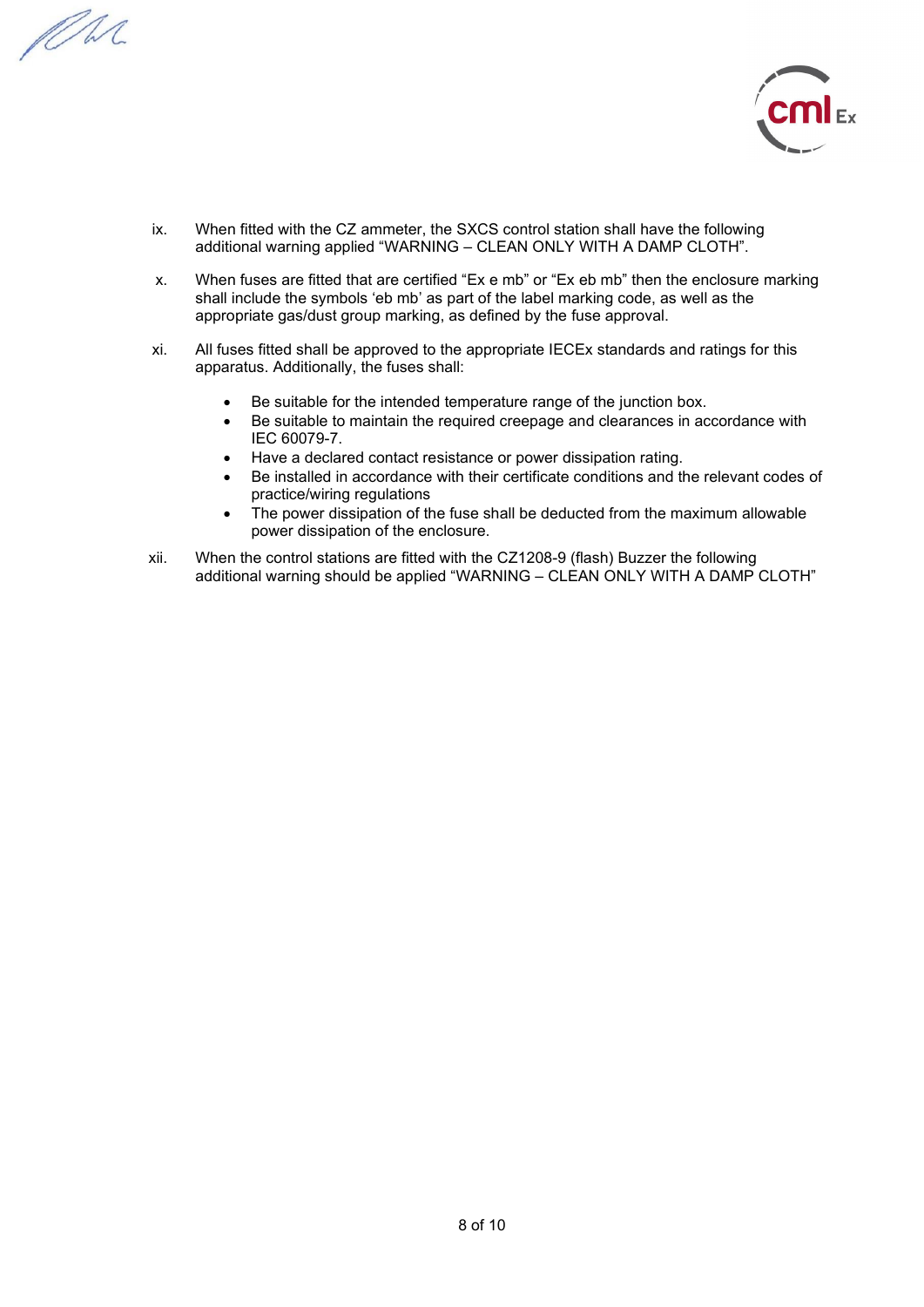PM.



## **Specific Conditions of Use**

The following conditions relate to safe installation and/or use of the equipment.

- i. The flameproof joints of flameproof components shall not be repaired.
- ii. Where the intrinsically safe options of CZ0202 Signal Lamp Module (IECEx CQM 08.0006U) and CZ0212 Signal Lamp with Button Module (IECEx CQM 11.0034U) are used, the power supply shall be from an appropriate safety barrier with specified output parameters that are equal to or less than the input parameters. In an ambient temperature of 55°C, the temperature class of modules CZ0202 and CZ0212 with type of protection "Ex ia" is T4.
- iii. The CZ4000-M□ Calotte (glass window) and CZ4000-4019 safety latches (IECEx CQM 15.0035U) present a potential electrostatic hazard and as such shall be fitted to fixed installations only to allow them to comply with IEC/EN 60079-0: Clause 7.4.2 (e) and Clause 7.4.3 (d). They shall only be cleaned with a damp cloth and sited away from any static charging methods e.g. near forced air movement or where they can easily be rubbed by passers-by.
- iv. The cable gland may not provide sufficient clamping; the user shall provide additional clamping of the cable to ensure that pulling and twisting is not transmitted to the terminations.
- v. When the control stations are fitted with the CZ1208-9 (flash) Buzzer the following additional warning should be applied "WARNING – CLEAN ONLY WITH A DAMP CLOTH"
- vi. The control component is to be fitted in an enclosure complying with an approved explosion protection type in accordance with IEC 60079-0.
- vii. When fitted in an enclosure of explosion protection type "e" increased safety in accordance with IEC 60079-7, the clearance and creepage distances in accordance with section 4.3, section 4.4 and table 1 must be met.
- viii. The control and switching unit is to be installed in an enclosure which meets the requirements of a recognized type of protection as specified in IEC 60079-0.
- ix. When the switch module and the control switch are installed in an enclosure of the type of protection increased safety "e" in compliance with IEC 60079-7, the clearance and creepage distances according to clause 4.3, clause 4.4 and table 1 must be complied with
- x. When the control stations are fitted with the CZ1208-9 (flash) Buzzer, under certain extreme circumstances, the non-metallic parts incorporated in the enclosure of this equipment may generate an ignition-capable level of electrostatic charge. Therefore, the equipment shall not be installed in a location where the external conditions are conducive to the build-up of electrostatic charge on such surfaces. In addition, the equipment shall only be cleaned with a damp cloth.
- xi. When the control stations are fitted with the CZ1208/1-7 (flash) buzzer or the CZ1208/2-7 (flash) buzzer the electrical connection must be protected.
- xii. In order to guarantee the IP degree of the component, the wall of the enclosure where it's installed shall be plane and smooth.